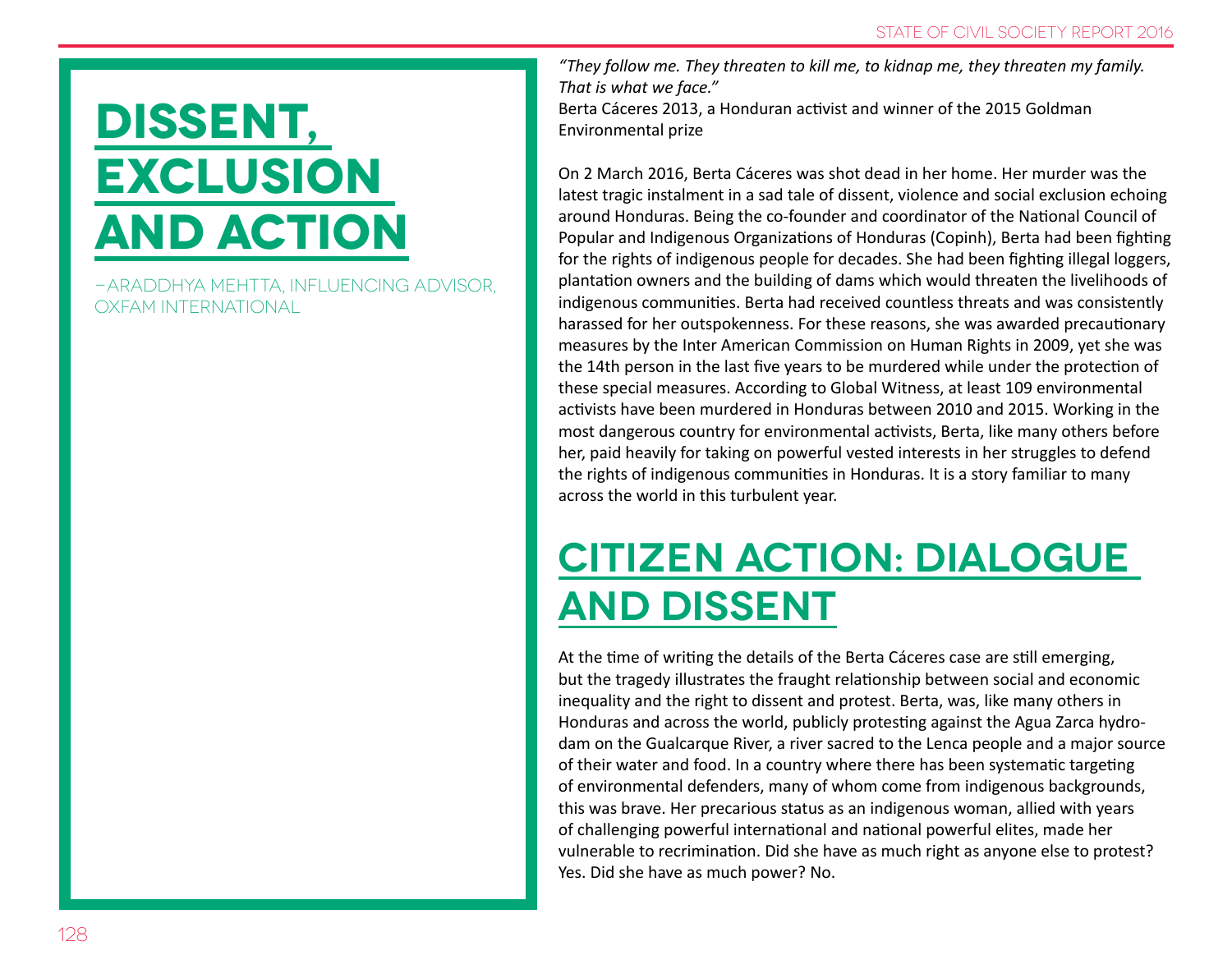The space, power and ability to flourish of citizens, whether marginalised, socially excluded, or not, is dynamic and multilayered. How this space shifts, opens or closes depends on many changing and interrelated factors. It may be very possible for citizens and civil society organisations (CSOs) to engage critically with governments on women's rights, for example, indicating an openness of space, while the topic of engaging in land rights issues might be met with immediate restrictions from the same government. Organisations working on different issues and representing different groups of people, such as ethnic minorities, women and youth, may face more or less restrictions than others at a given time, across different areas. The space available for civil society is shaped by constant negotiation with other actors and by other CSOs. The negotiation for space has existed for years, as have the incidents of discrimination, stigmatisation and even death of people from indigenous groups and tribal populations and others from socially marginalised backgrounds, which are many in Honduras and elsewhere.

So what makes the situation uniquely different today? Why is there such outrage from people in Honduras and outside on the murder of Berta Cáceres?

Globally, the last two years have seen the space for civil society shifting and changing, growing smaller as governments assert a concern with enforcing security, but afforded more opportunities as the intensity of social media increases. There may never have been so much revealed dissent or so many tools for governments to control it. But at the same time, in 2015, the Freedom House Freedom in the World Index recorded a decrease in freedom globally for the tenth consecutive year. For the socially excluded, dissent remains both particularly risky and particularly important. It is risky because, like Berta Cáceres, dissenters can easily be driven out of the expression of options and targeted for upholding the rights of the most marginalised groups. It is important because around the world, processes of social exclusion are intensifying: for many groups, accidents of birth are becoming more significant, not less.

This is compounded by the fact that globally, access to justice is often for sale, legally or illegally, allowing for political capture by elites. Court costs and access to the best lawyers is mostly affordable for elites, leaving the socially excluded further voiceless. When members of the elite can stand above the law, it feeds the level of lawlessness, inequity and fear in society, thus serving to maintain elite power, social exclusion and discrimination.

In the case of Cambodia, for example, land rights are a major focus of advocacy for civil society. Prominent networks, such as the Coalition of Cambodian Farmer Communities and the Community Peacebuilding Network, have been championing farmers' rights for decades. Cambodian authorities have a history of dispersing peaceful demonstrations, as well as threatening and attacking those opposed to land confiscation. Incidents of land grabbing and forced eviction by political and economic elites have continued to escalate in recent years, leaving farmers further marginalised with little recourse to accessing the legal system or attaining justice. The law on associations and non-government organisations, passed in July 2015, is an example of the introduction of further restrictions on civil society. This restriction is hugely detrimental to aims of reclaiming public space, instilling confidence in the distributions of public resources and putting social protection measures in place.

Many would argue that restating constitutional rights would help in reclaiming lost rights, whereas others believe that dealing with social exclusion requires working on the development of long term social cohesion, focusing on citizens as much as the state, investing in the idea of a 'community' and working together to build a sense of a 'common good' that cuts across gender, religion, caste, creed, tribe and other social stratifications. Perhaps it is both that are required to bring about long-term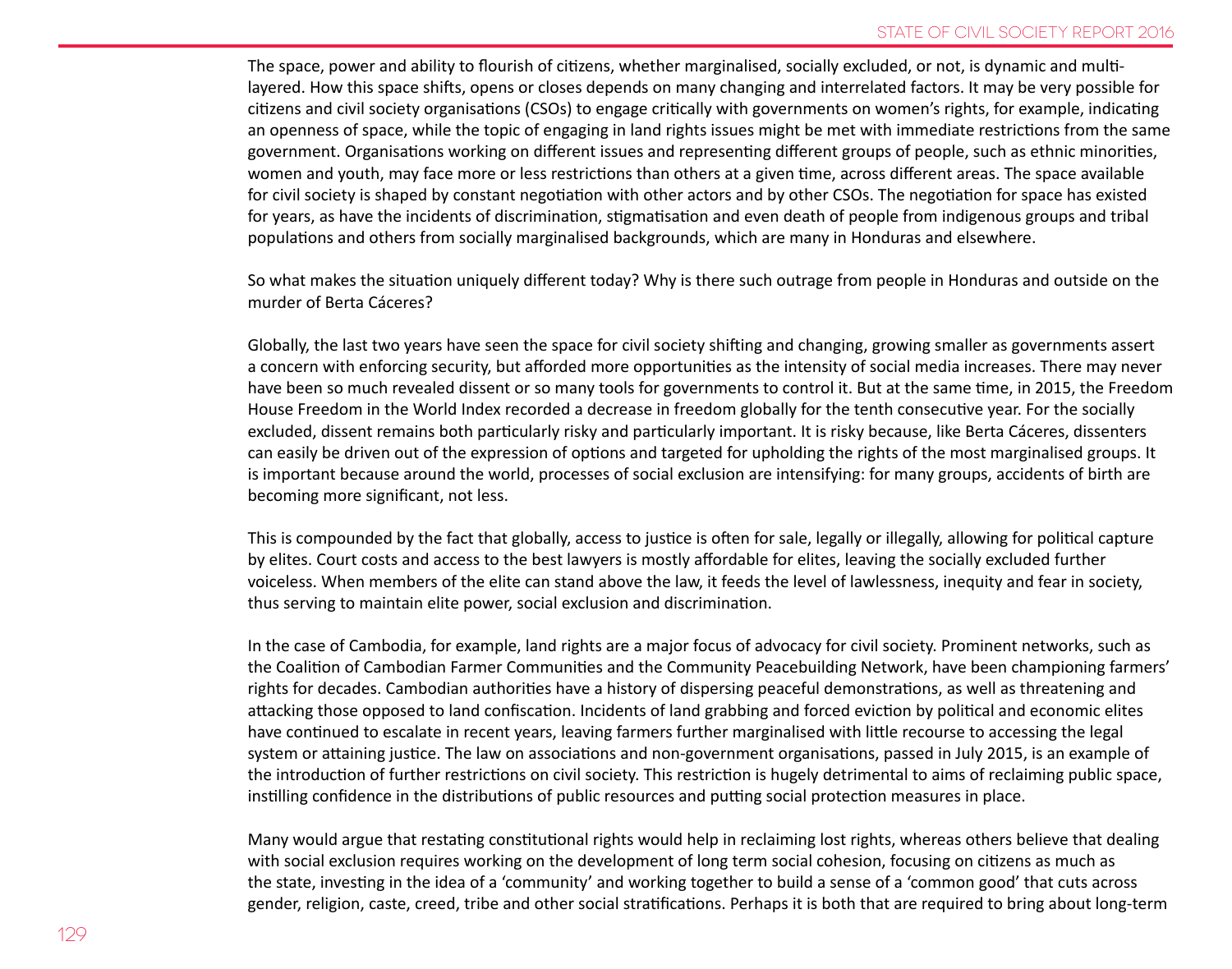systemic change for the socially excluded. What is certain is that without space for dissent, neither approach would be effective for overcoming the plight of socially excluded and marginalised groups.

## **Social exclusion: intensifying not diminishing**

Social exclusion is not new. Groups have been marginalised for millennia on the basis of their gender, race, beliefs and practices. And it continues: a report by India's National Council of Applied Economic Research in November 2014 estimated that untouchability continues to be practised by at least 25 per cent of the population, and only five per cent of Indian marriages are inter-caste marriages. Exclusion is overlain by economic inequality. The increasing gap between the rich and the poor has furthered existing social cleavages rather than diminished them. Credit Suisse recently estimated that the richest one per cent have now accumulated more wealth than the rest of the world put together. During the 2015 Davos summit, Oxfam released a report that highlighted that just 62 individuals have the same wealth as 3.6 billion people - the poorest half of humanity.<sup>1</sup> Ending tax havens, resourcing basic services and providing an equal living wage for men and women are some ways in which growing economic inequality could be bridged. Social inequality and exclusion, however, are more complex problems that money can't always solve. Many prejudices that govern policy and practice require behavioural change, not only from policymakers, but also from the people at large.

The role of government in social exclusion is mixed, and the role of dissent complex. Often, governments have supported exclusionary processes in the name of maintaining social order. The earliest example we know of is Hammurabi's code, which almost 4,000 years ago instituted three classes (property owners, freed men and slaves) and two sexes. The penalty for killing a property owner vastly exceeded that for killing a slave. More recently, the British colonial administration in India designated some itinerant tribes as 'criminal' tribes, restricting their movement and the jobs they could obtain.

Several governments try to correct for social exclusion through affirmative action. Policies in South Africa and the USA, for example, recognise the historic discrimination suffered by black people and try to reserve places in universities or employment as a means of correcting this discrimination. In India, this policy takes the form of 'reservations' for members of groups that have suffered discrimination in the past, for 'Scheduled Tribes' (Adivasis), 'Scheduled Castes' (Dalits) and 'Other Backward Castes'.

These policies are controversial wherever implemented. Opponents argue that affirmative action for different social groups will lead to a less meritocratic approach to selection and therefore lower quality, because the best candidates are not necessarily selected. For some jobs, such as doctors, this matters, because lives are at stake. Opponents also argue that all affirmative action does is to reserve positions for the best off from each social group, rather than really dealing with social inequality. Supporters however argue that affirmative action is justified on equity grounds, because it will reduce the historical inequality between different social groups in terms of opportunity and access to basic services. And moreover, some supporters argue

1 '62 people own the same as half the world, reveals Oxfam Davos report', Oxfam International, 18 January 2016, <http://bit.ly/1PAVKgX>.

*Often, governments have supported exclusionary processes in the name of maintaining social order.*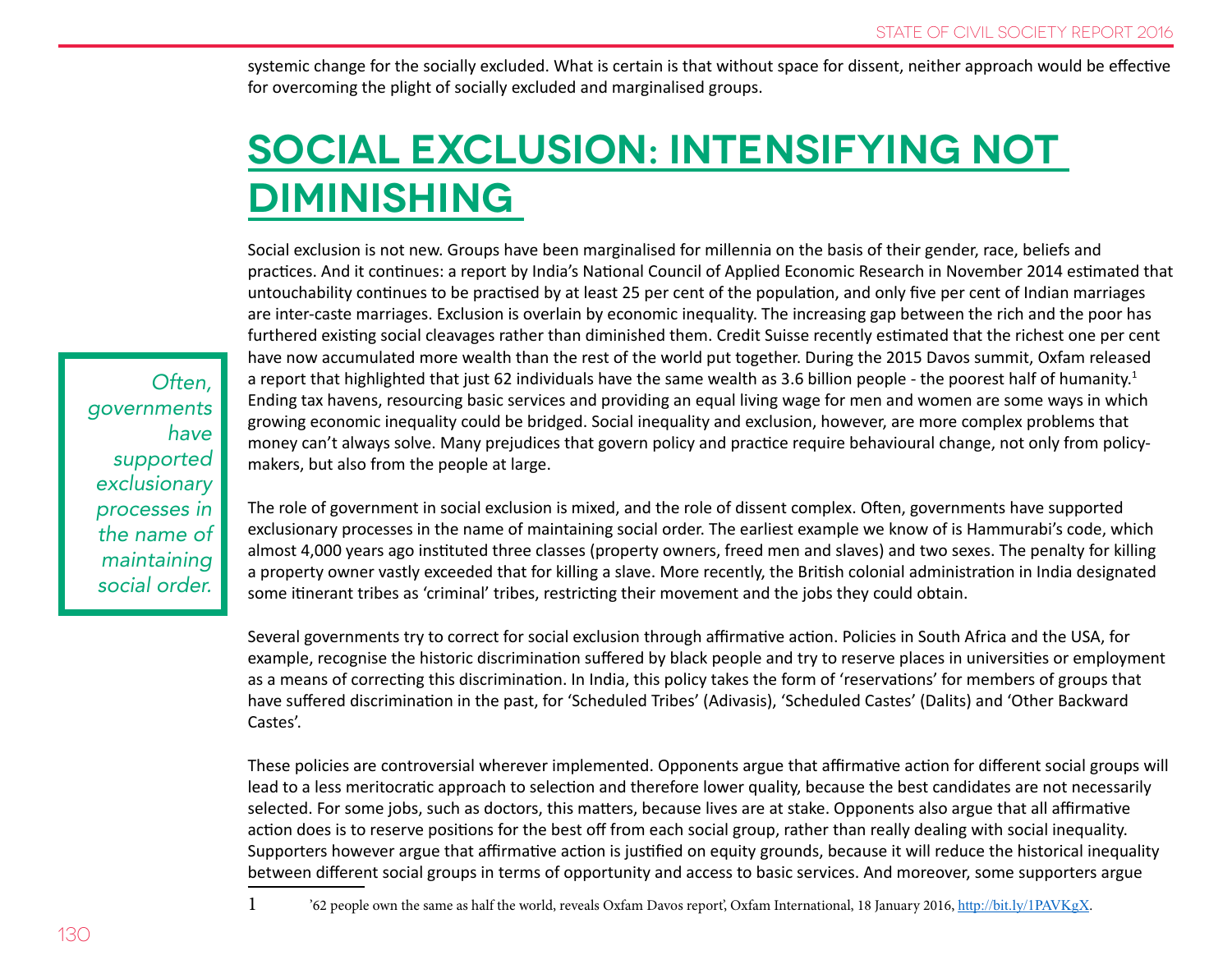that affirmative action makes selection more efficient and more meritocratic: it will encourage more applications and lead to higher overall quality.

Usually, those most excluded have the most difficulty in raising their voice, whether on their own behalf or on behalf of others. We saw this with Berta Cáceres in Honduras, and we see this across the world. Global Witness reported that 116 environmental activists were murdered in 2014, three quarters of them in Central and South America, and 40 per cent of them from indigenous communities, with most people losing their lives over hydropower, mining and agri-business related issues.

Similarly, the plight of refugees from the Middle East in Europe is exacerbated by their statelessness, and their lack of a mechanism to raise their voices. These examples are indicative of larger trends that point to greater political capture by elites and a reduction in civic space for socially excluded and marginalised groups.

#### **Government action and reaction**

At the same time, many governments are responding to perceived security concerns by tightening controls on civil society, making it difficult for everyone to raise their voices, and particularly difficult for socially excluded groups. There have been a range of narratives that have been used by governments to prevent dissent and dialogue between and by certain social groups. Anti-terror discourse has often been used to justify restrictions on the freedom of expression, association and assembly through a variety of means: legislative, by passing new laws or amending existing ones; judicial, with law enforcement agencies targeting activists; and extra-legal, through covert operations. There have been 13 restrictive laws implemented in East Africa alone since 2012. Many of these laws directly affect marginalised groups, as the laws limit the role of that part of civil society that is working for the rights of the socially excluded.

For example, in mid-2015, the NGO Bureau of Kenya de-registered and froze the accounts of two leading Muslim human rights advocate CSOs, Haki Africa and Muslims for Human Rights (MUHURI). This was based on stated suspicions that they are tied to violent extremists, aligning with government crackdowns on Muslim civil society in response to al-Shabaab terror attacks. In addition, both Haki Africa and MUHURI had been critical of the government's treatment of Muslims. After filing a suit against the NGO Bureau, Haki Africa and MUHURI had their registrations reinstated and their accounts were ordered to be unfrozen, but the case points to the targeting of specific organisations based on who they represent and the views they hold.

In other cases, the rhetoric of national unity and cultural preservation has been used to curb the voice of already socially excluded groups. In the case of Uganda, for example, the 2014 Anti-Homosexuality Act has affected the gay community immensely, and with the Anti-Money Laundering Act 2013, many of the organisations and activists working for gay rights find that they are unable to support their activities and continue to work towards equal rights. Similarly in Kenya, despite 2014 task force consultations on amendments to the Public Benefits Organisation (PBO) Act, the task force report recommends a number of problematic amendments, including prohibiting the implementation of donor directives that "offend Kenyan culture." This appears to be targeted at lesbian, gay, bisexual. transgender and intersex (LGBTI) advocacy groups. Many CSOs are dissatisfied with the inclusion of such an amendment.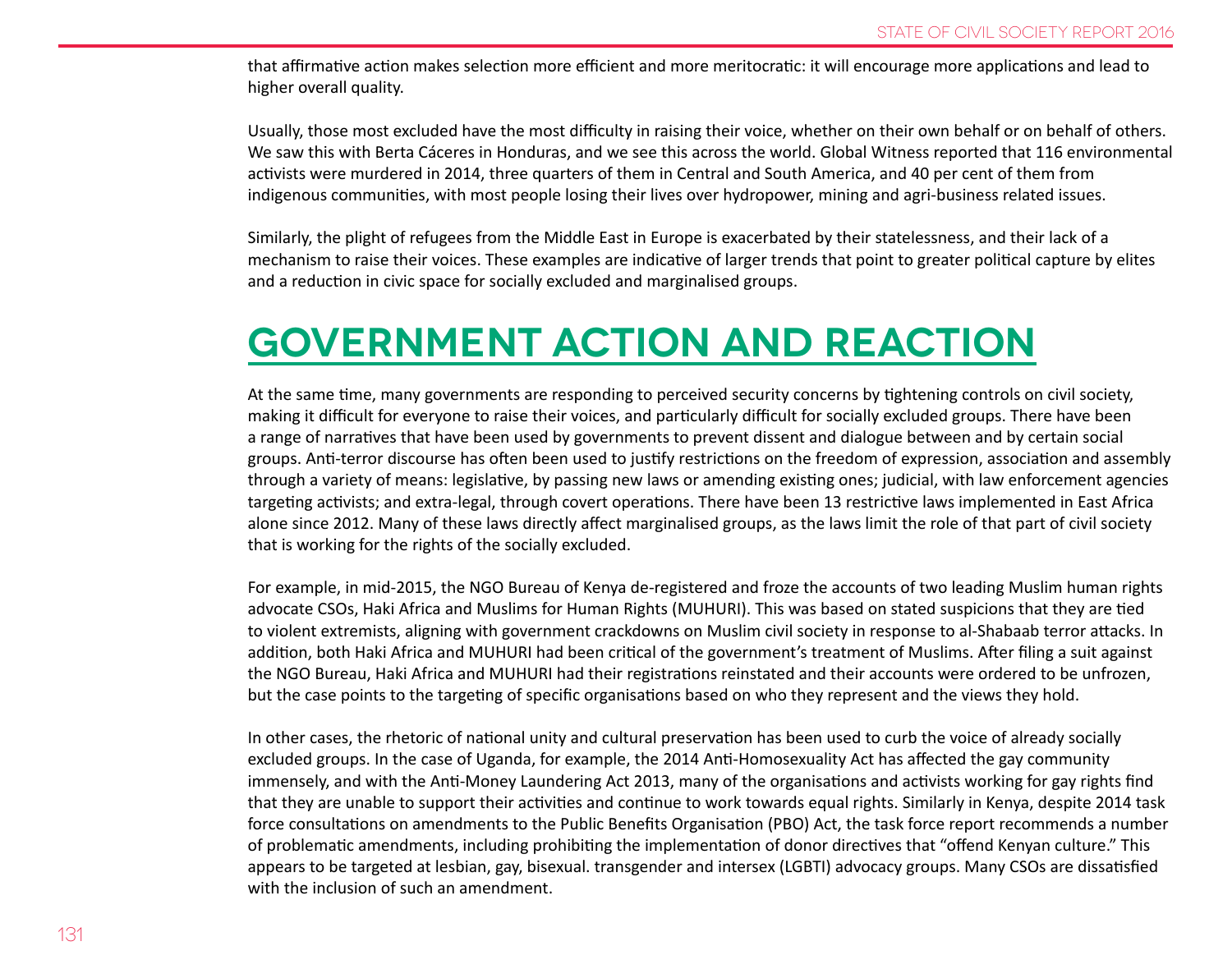Activists and journalists working on the issue have highlighted that invited spaces - consultation opportunities designed and managed by government - where they exist, can be used simply to provide an appearance of consultation rather than constitute a meaningful process to strengthen public engagement and the social contract between state and citizen. Real decisions and distribution of power often happen outside these processes, and the passing of laws such as those highlighted here reduces the space to engage in a constructive dialogue and debate issues openly, let alone bring about real change for the socially excluded.

In Rwanda, the state's attempt at building national unity has led to the prevention of the airing of dissenting voices, which has led to many citizens and organisations adopting positions of self-censorship since the Law on Public Demonstrations and Public Gatherings 1991 and NGO laws 2012 were passed. Similarly, in South Sudan, the National Security Services (NSS) Act 2015 and the controversial NGO Bill 2015, now an Act, were used as means to restrict dissenting voices and political opposition.

*The means to disrupt ordinary lives seriously and brutally through violence is growing.* 

Governments and citizens may increasingly find themselves faced with a difficult choice. Many citizens are concerned with the threat of violence and insecurity. The means to disrupt ordinary lives seriously and brutally through violence is growing. Many governments and citizens feel the need to act to improve security, and often the easiest course of action is to tighten controls. The hard won gains of the 1990s and 2000s on civil society space and citizen participation are being reversed and this trend is apparent the world over. But at the same time, social exclusion is an increasing and major concern, for the health of countries and economies, and for security itself. Berta Cáceres should have been able to protest against a decision she disagreed with, just as gay activists should not be criminalised and jailed for their sexual orientation. Many governments and citizens feel the need to act to reduce exclusion by reserving positions or providing direct support. The question is therefore whether governments and citizens can simultaneously make their societies safer and less exclusionary.

They can. But it is not easy, and to do so requires clear and effective leadership, strong political will and the willingness to tolerate, embrace and even celebrate dissent. While notionally, the space to express views by all concerned might exist in democracies, it does not necessarily imply that citizens are able to voice dissent openly, let alone influence decision-making processes that affect them. Not giving people like Berta Cáceres an opportunity to express dissent and be heard sympathetically and fairly is a mistake that risks exacerbating the problems that controls on security are ostensibly seeking to avoid.

When citizens and activists criticise government policy they are often labelled as 'anti-development', 'anti-national', 'politically motivated' and even 'against national security'. In cases where this is coupled with measures to restrict civil society space and stifle public debate, marginalised groups are the worst affected, as they are often the ones challenging dominant and majority perspectives. This undermines the legitimacy of many groups of citizens and their ability to operate as engaged and active citizens. The suppression of dissent, often claimed to be an attempt to enhance national security, has often had the opposite effect, by causing deeper polarisation, leading to less secure, more fragile societies that foster divisiveness and encourage social competition and tension, instead of greater solidarity and cohesiveness across social groups. Governments that legislate to control their societies tightly need, more than governments that do not, to be held to account by all their citizens, and particularly those who are excluded.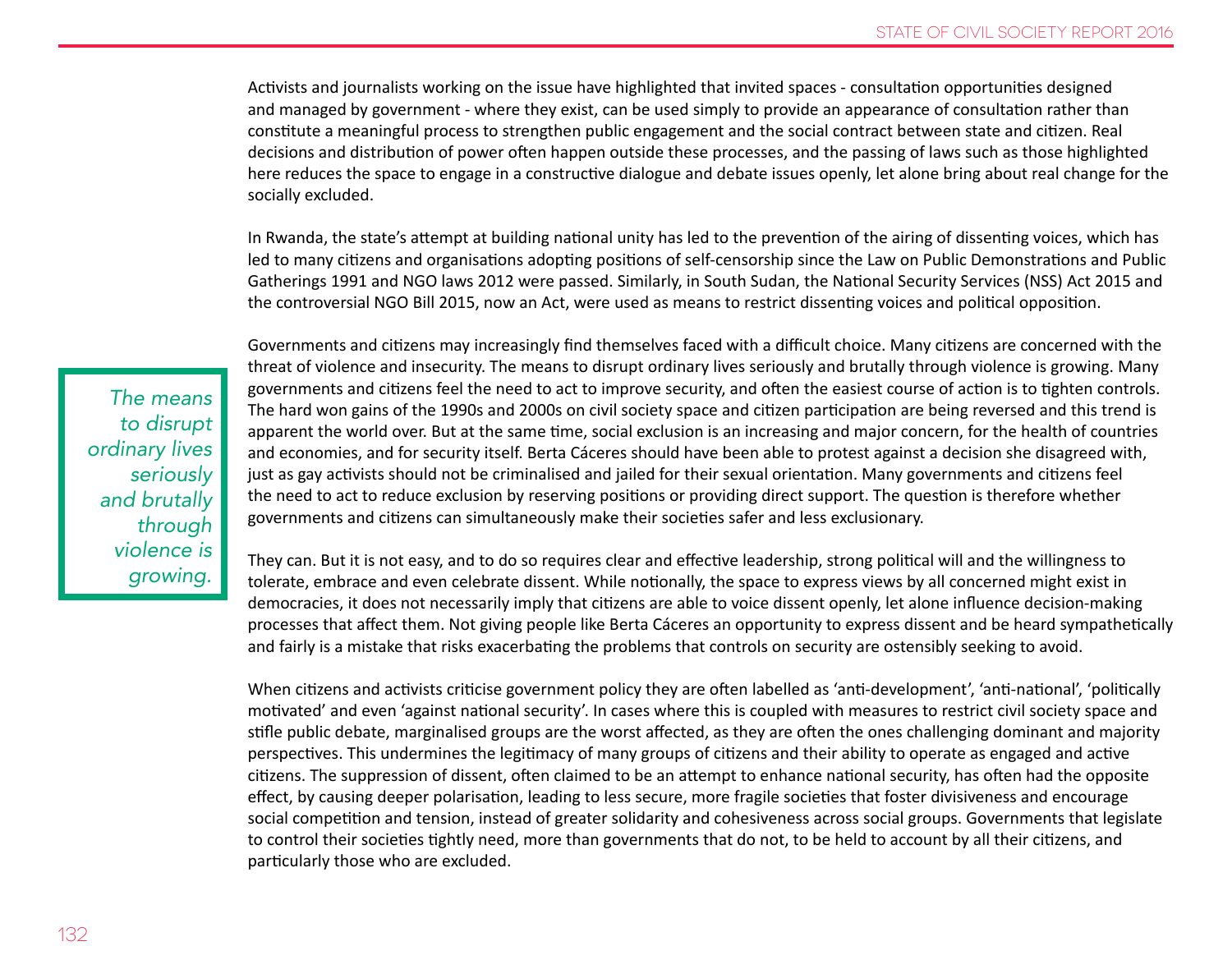#### **Civil society response: a call to action**

With increased economic inequality, rising social exclusion and limited space for dissent, civil society has a responsibility not only to create space for dialogue and dissent, but also to engage in doing so constructively. The layered nature of civic space means that in countries where civil society space is largely closed or closing, opportunities may still arise where civil society actors are invited to participate, or where citizens and CSOs are able to create space specifically related to voicing the concerns of those most excluded. International civil society needs to be agile in taking those opportunities and ensuring timely and constructive responses.

Given the complex and dynamic nature of civil society space, civic space needs constant assessment in order to understand current realities and identify where opportunities and threats lie. Where space increases, citizens and civil society will be able to gain strength, in that there will be fewer limitations on their actions and expressions. As civil society becomes stronger and more responsible and responsive, it will be better able to defend civic space and support citizens to claim their rights, voice the interests and needs of their communities, and hold governments, the private sector and international institutions to account. However, if we focus on strengthening the voice of civil society without building robust internal and external accountability or taking into account the space available for civil society to operate in, we may in the short term unwittingly be contributing to increasing restrictions on civil society. Attacks on civil society as being undemocratic or anti-state will become increasingly difficult to defend unless we are able to improve accountability to those we serve.

More than ever before, it is important that organisations such as Oxfam reinvent themselves and increase efforts and resources to support small and fragile citizen groups at the grassroots, and national organisations working with the socially excluded to access information, voice concerns and encourage dialogue between and amongst citizen and state authorities. We need to do so by working in alliances that create stronger voice and mitigate the risk of speaking out for people like Berta Cáceres. This has to be done in ways that support citizens and national groups, build their capacity and garner solidarity, rather than occupy their space.

We need to work towards keeping the influence of powerful elites in check by building mandatory public lobby registries and stronger rules on conflict of interest, and ensuring that good quality information on administrative and budget processes is made public and is free and easily accessible to all. The reform of the regulatory environment, particularly around transparency in government, is essential, if civic space is to be democratised substantively, rather than just procedurally. Clear laws, frameworks and processes that enhance continuous citizen-state interaction will not only strengthen the social contract between citizens and state and deepen civic space, but will also lead to a more transparent, accountable and responsive government. Such initiatives will strengthen civil society, making it better able to contribute constructively to key policy processes. Further, separating business from the financing of political campaigns and wealth from access to justice, and introducing measures to close revolving doors between big business and governments, would lead to a more level playing field.